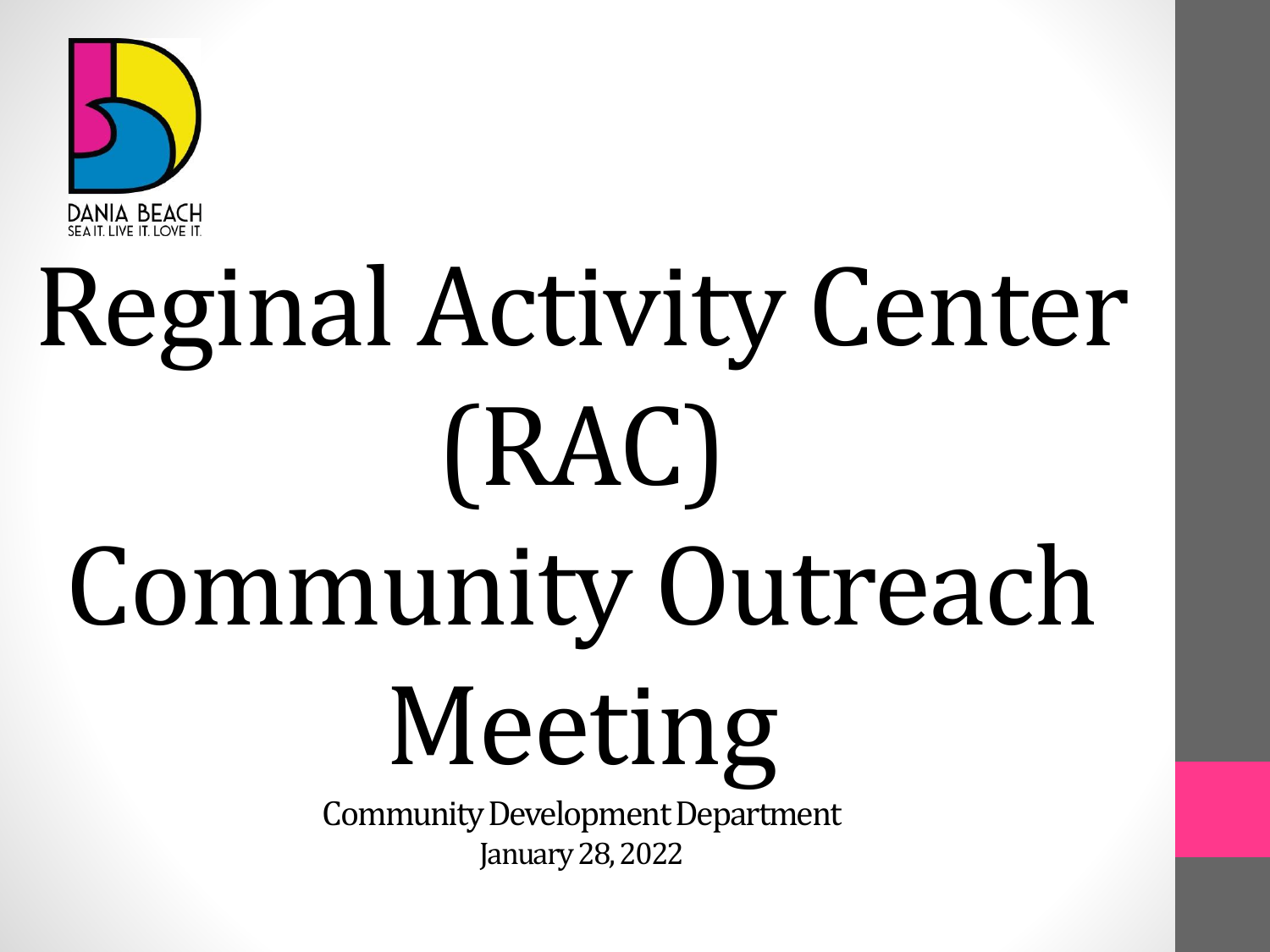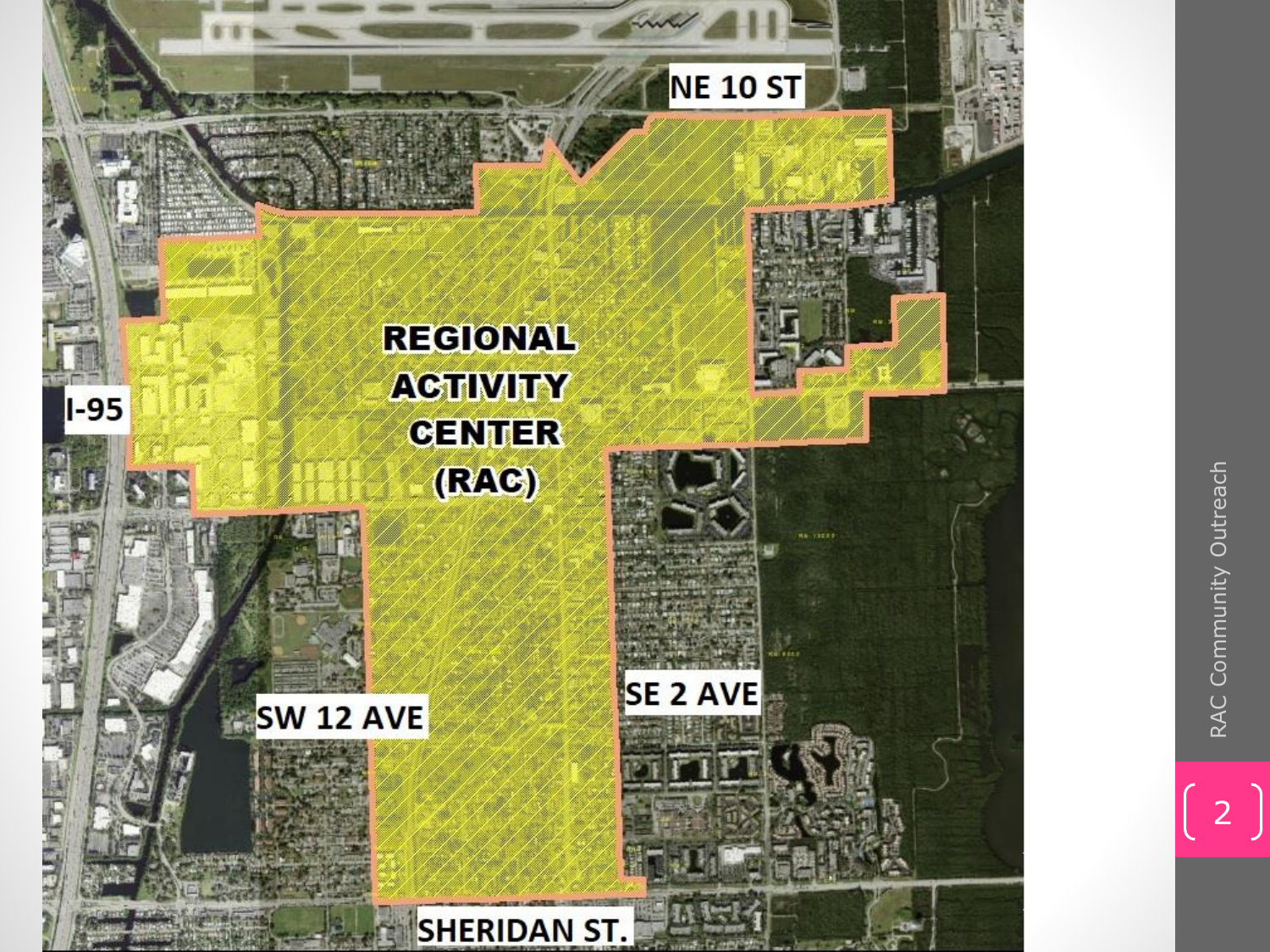

# Regional Activity Center (RAC)

- When was the RAC created? Sept. 28, 2010
- What was the purpose of the RAC? Investment
- Residential units originally allocated? 7,818 du
- How many residential units approved? 7,027 du\* (89%)
- How many residential units built? 4,919 du (63%)
- How many residential units remain? 791 du (10%)

#### **The Regional Activity Center (RAC) is almost out of residential units.**

\* 2,899 du vested in perpetuity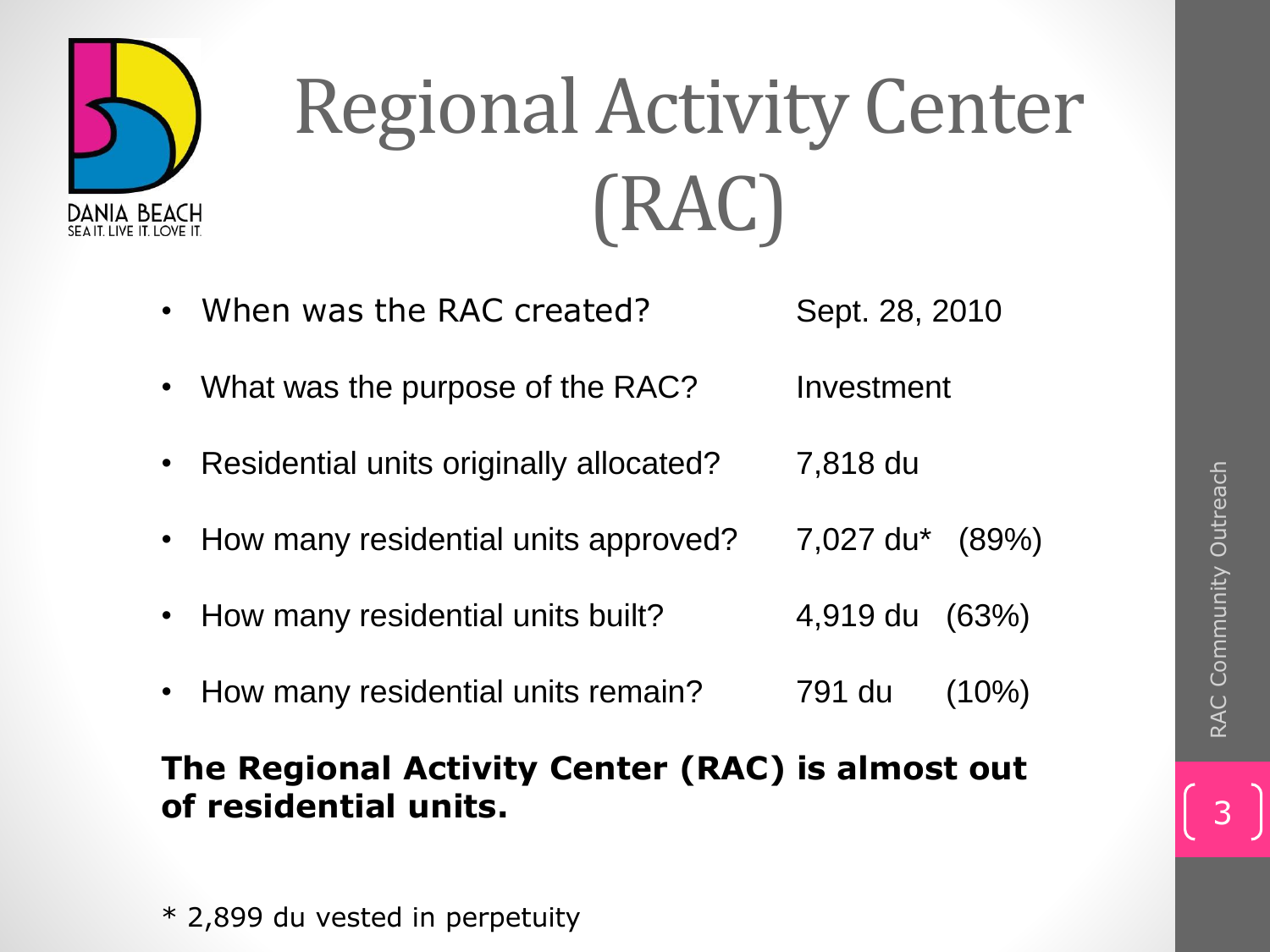

### What type of Residential Unit will be affected?

- Single family homes
- Duplex
- Triplex
- **Townhomes**
- Condominium Buildings
- Apartment Buildings
- Affordable housing
- Work force housing
- Market rate housing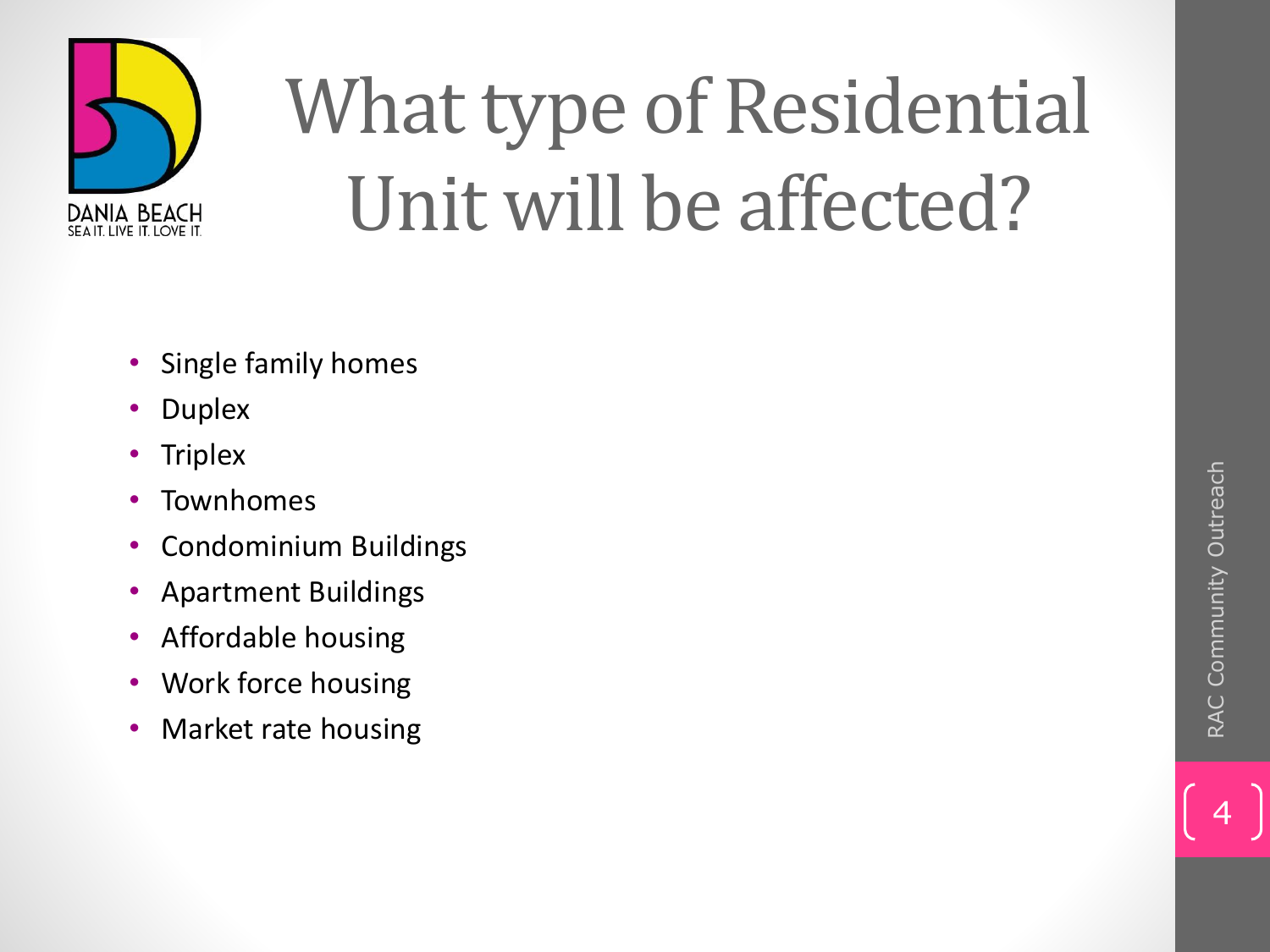

### Blighted and Vacant Property





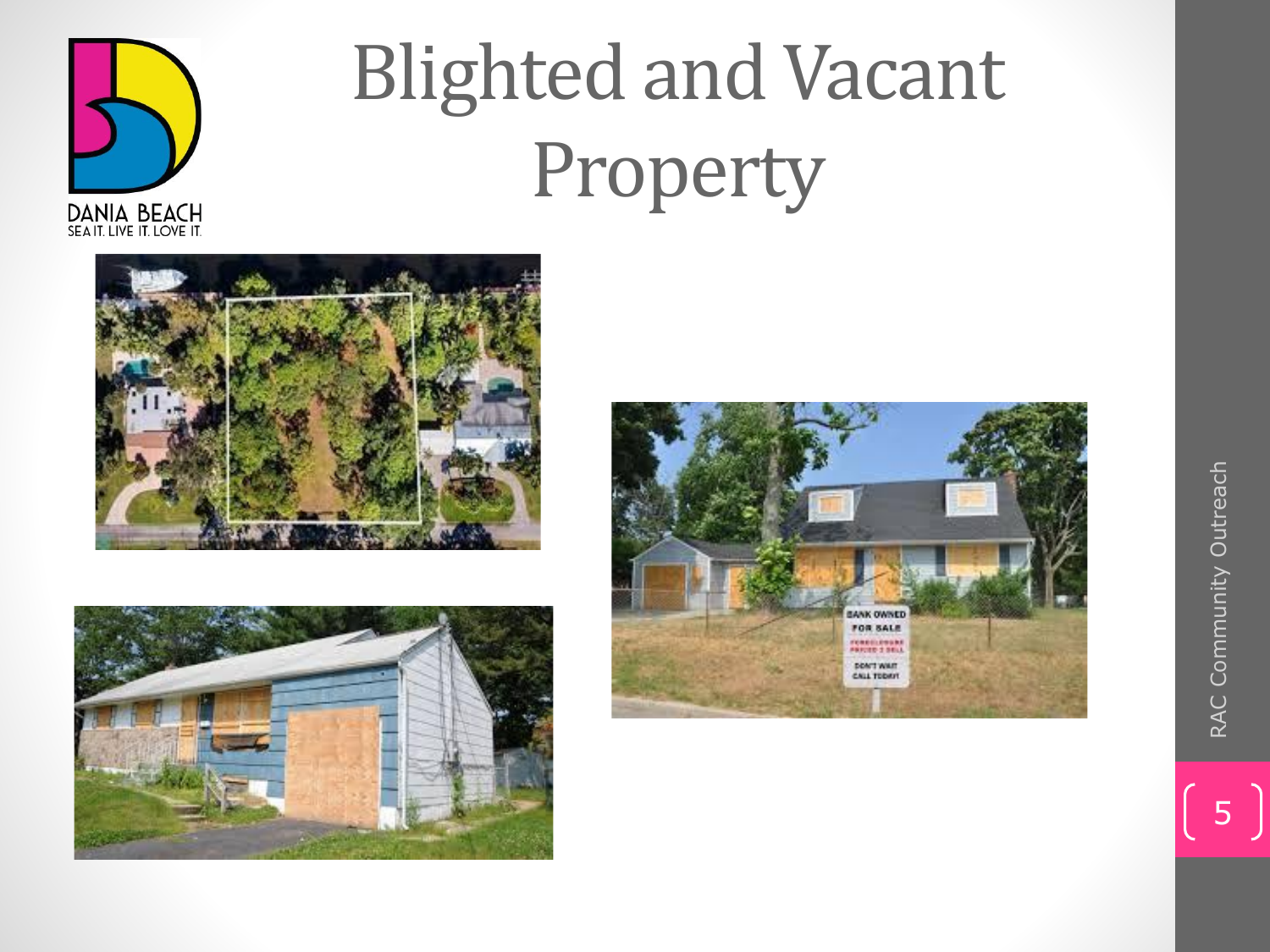

# Replenishment of RAC Residential units

- Replenishment will take 12 -14 months
- Broward County will only approve the number of additional units that can be supported by the City's Infrastructure. (i.e. Water, sewer, roads, parks, schools, affordable housing)
- Multiple opportunities during the replenishment process to provide public input.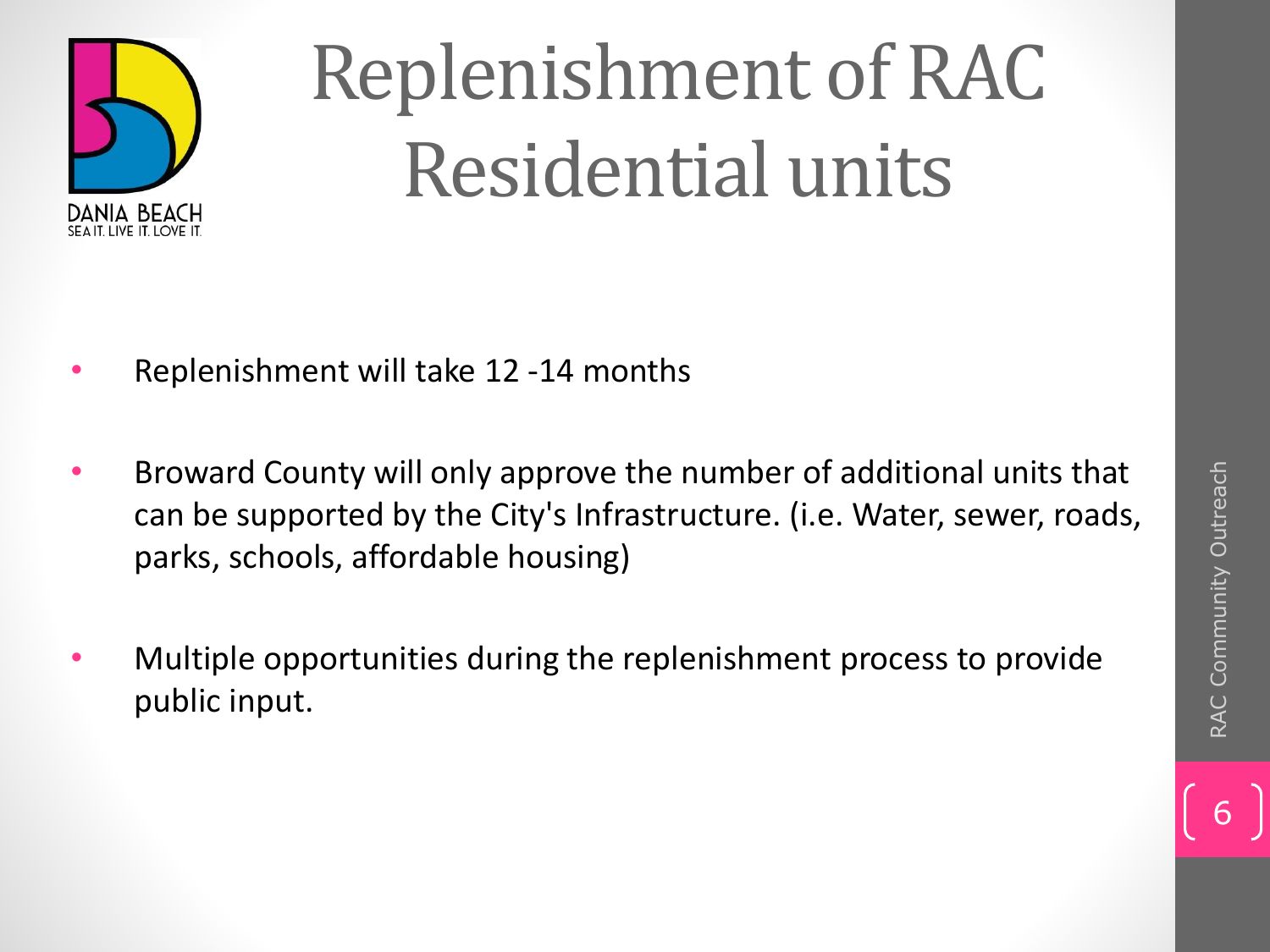

# Replenishment of RAC Residential units

#### **FACT:**

**Traffic is increasing whether Dania Beach develops or not due the continued growth in surrounding cities and our desirable location.**

- Free Public Transportation City Trolly, Shuttle Service with multiple routes.
- Live/Work/Play more people are working from home.
	- Prior to the pandemic 20% or people worked from home
	- During the pandemic 71% of people worked from home in October 2020.
	- 54% or people would like to continue working from home after the pandemic.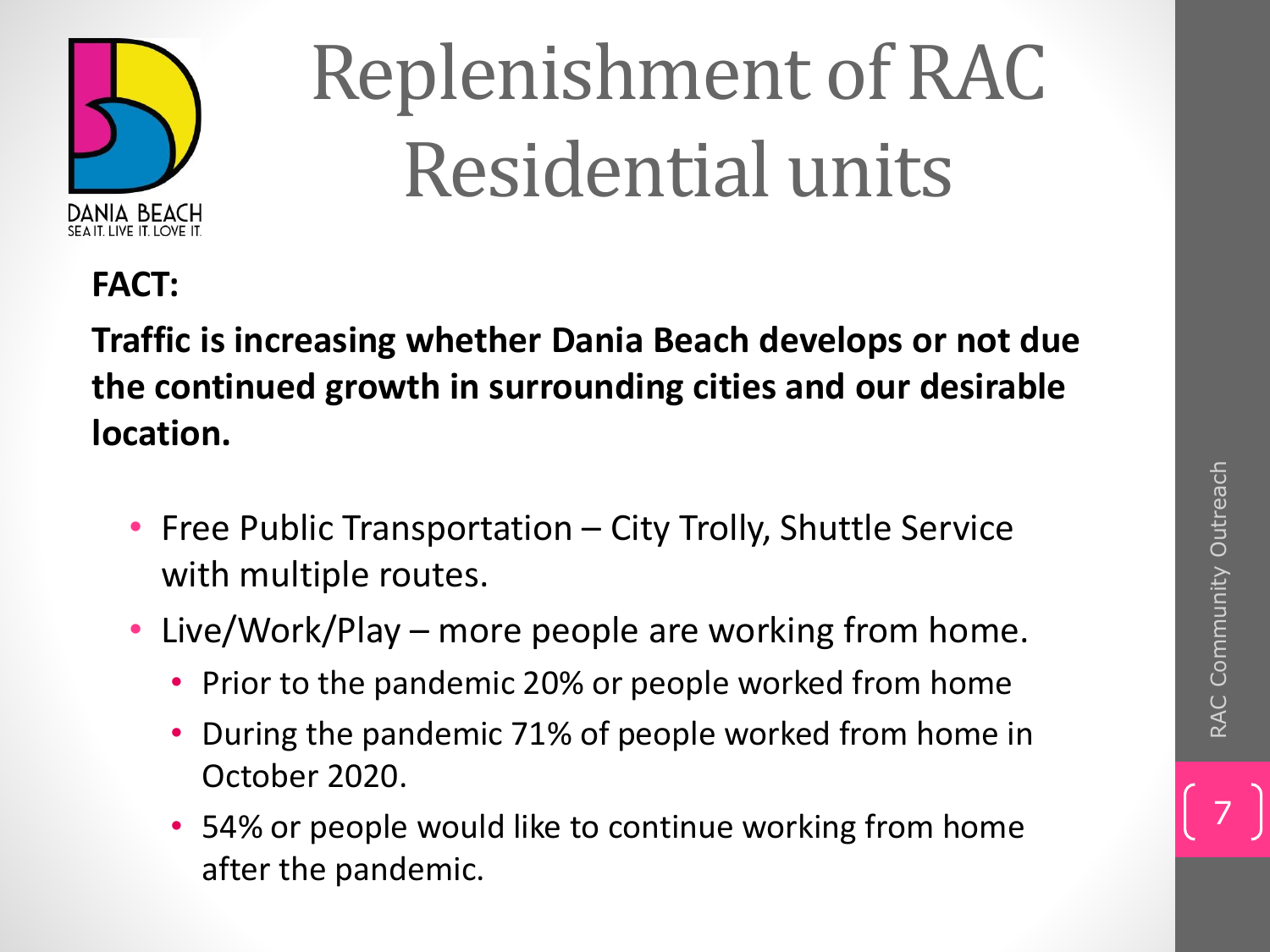

#### Major Corridors

- Encourage Development along the major corridors:
	- $\triangleright$  Federal Highway
	- ➢ East Dania Beach Boulevard
	- ➢ Griffin Road
	- ➢ Stirling Road
- Preserve existing neighborhoods
- Green Buildings & Net Zero Initiatives
- Iconic Building Designs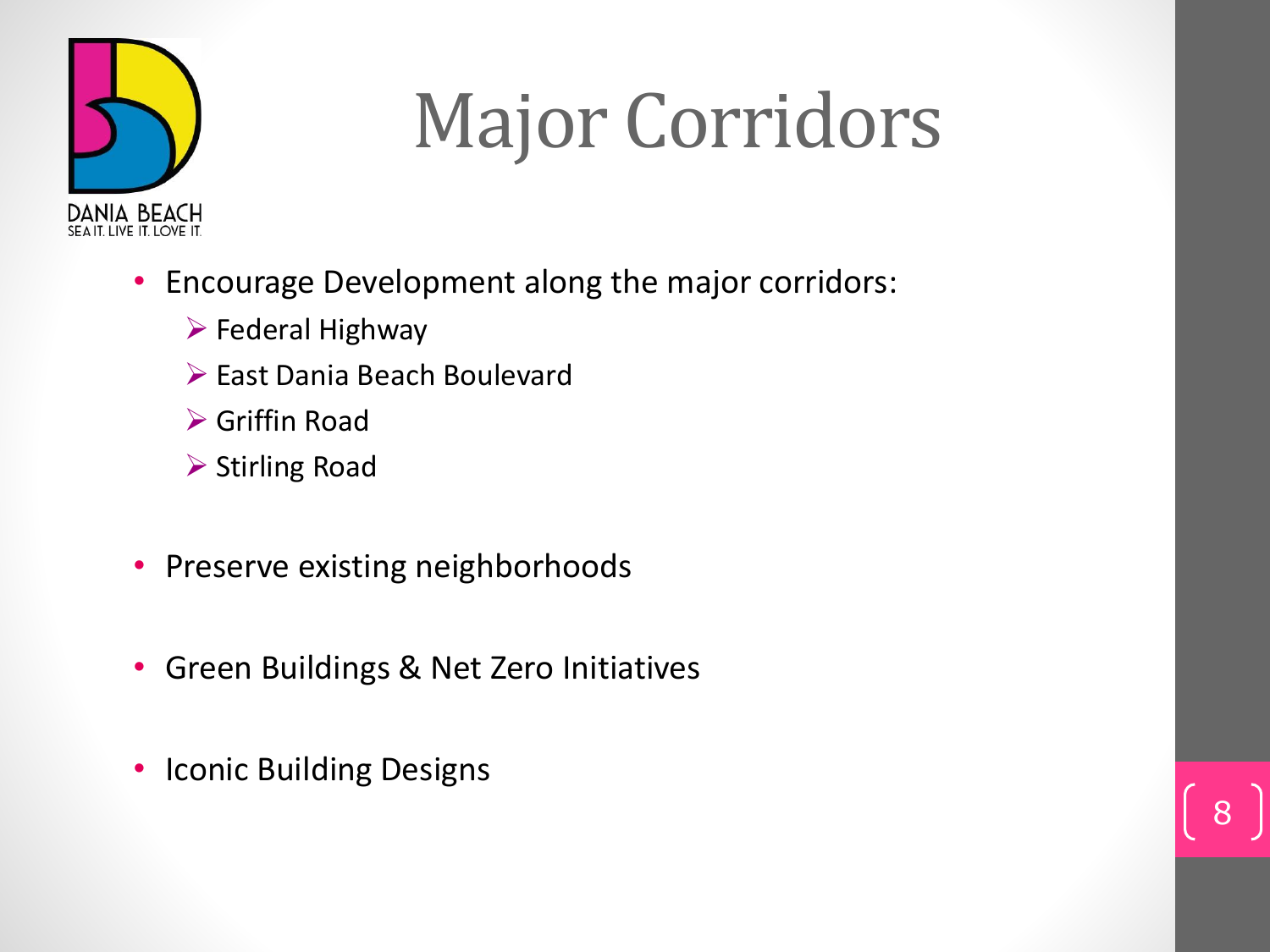

UPDATED – RAC Replenishment Public Hearing meeting schedule

- February 16, 2022 Planning & Zoning Board (recommendation) Opportunity for Community Input
- **April 26, 2022 - City Commission (first reading)**  Opportunity for Community Input
- **Spring/Summer, 2022 - Broward County** Opportunity for Community Input
- **Fall/Winter 2022 – State of Florida**
- **Winter 2022/23 – City Commission for (second reading)**  Opportunity for Community Input